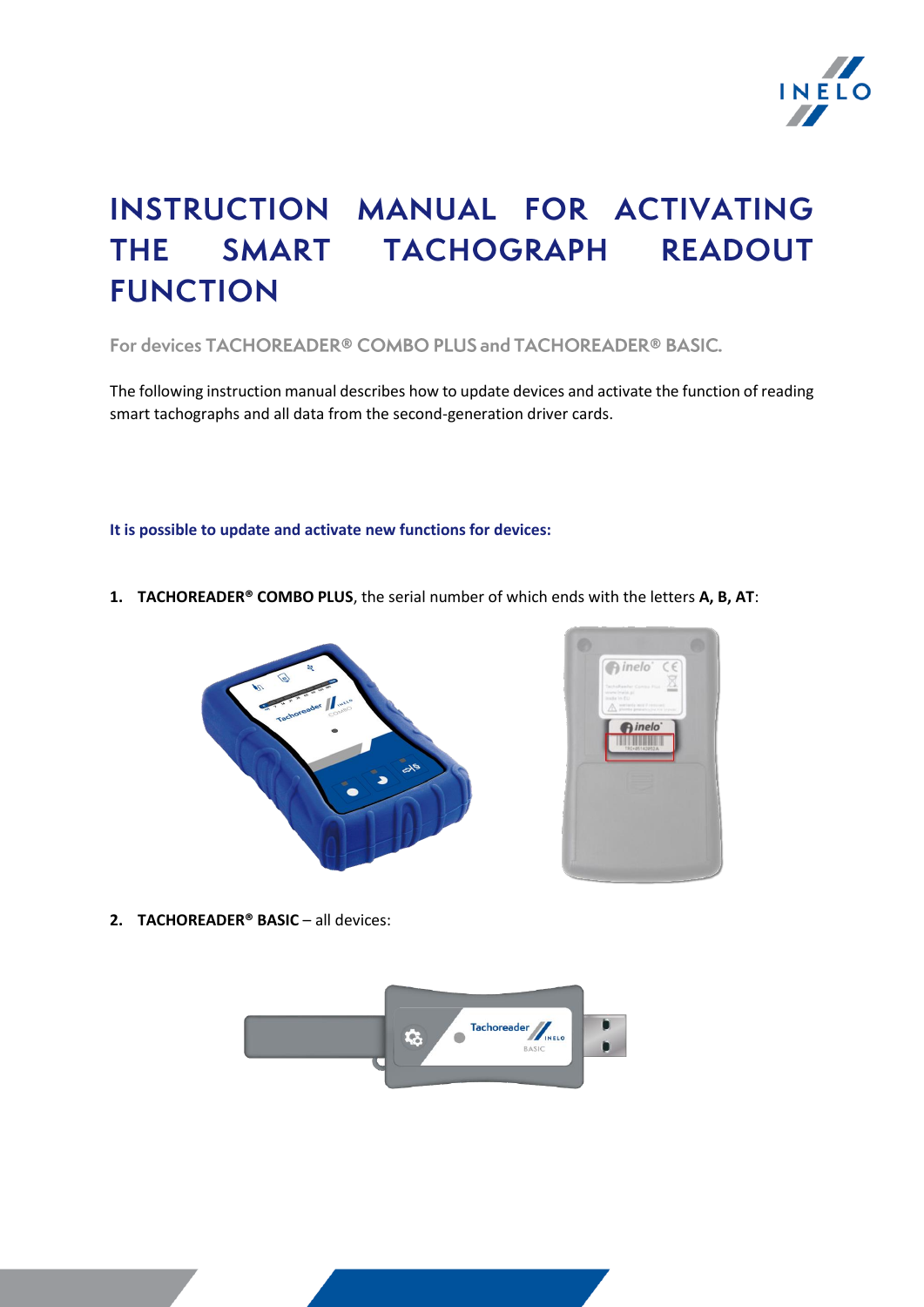

## **The costs of update and activation the new functionalities:**

- **The update and activation of new functions is free for devices purchased after the 1st of January 2019,**
- The net price od updating and activation of new functions for devices purchased before the 1st of January 2019 is 75 EUR,
- In case of older devices which cannot be updated because of their technical features, in order [to use the function of reading smart tachographs, there is a possibility to exchange the device](https://inelo.com/download/device-software/)  for a new one. You can choose one of the following options:
	- $\circ$  Exchange of TachoReader Combo into the newest TachoReader Combo Plus device the net price is is 150 EUR,
	- o Exchange of TachoReader Basic, TachoReader Mobile or TachoReader Mobile 2 into the newest TachoReader Combo Plus device – the net price is 175 EUR.

## **How to update and enable new functions:**

- **1. Device software update**
	- **TACHOREADER® COMBO PLUS** (with letters **A, B, AT** at the end of the serial number) download the installer from the website[: Device software.](https://inelo.com/download/device-software/)

To perform the update correctly, unzip the downloaded file, start **TRCUpdater.exe**, and follow the steps in the instaler.

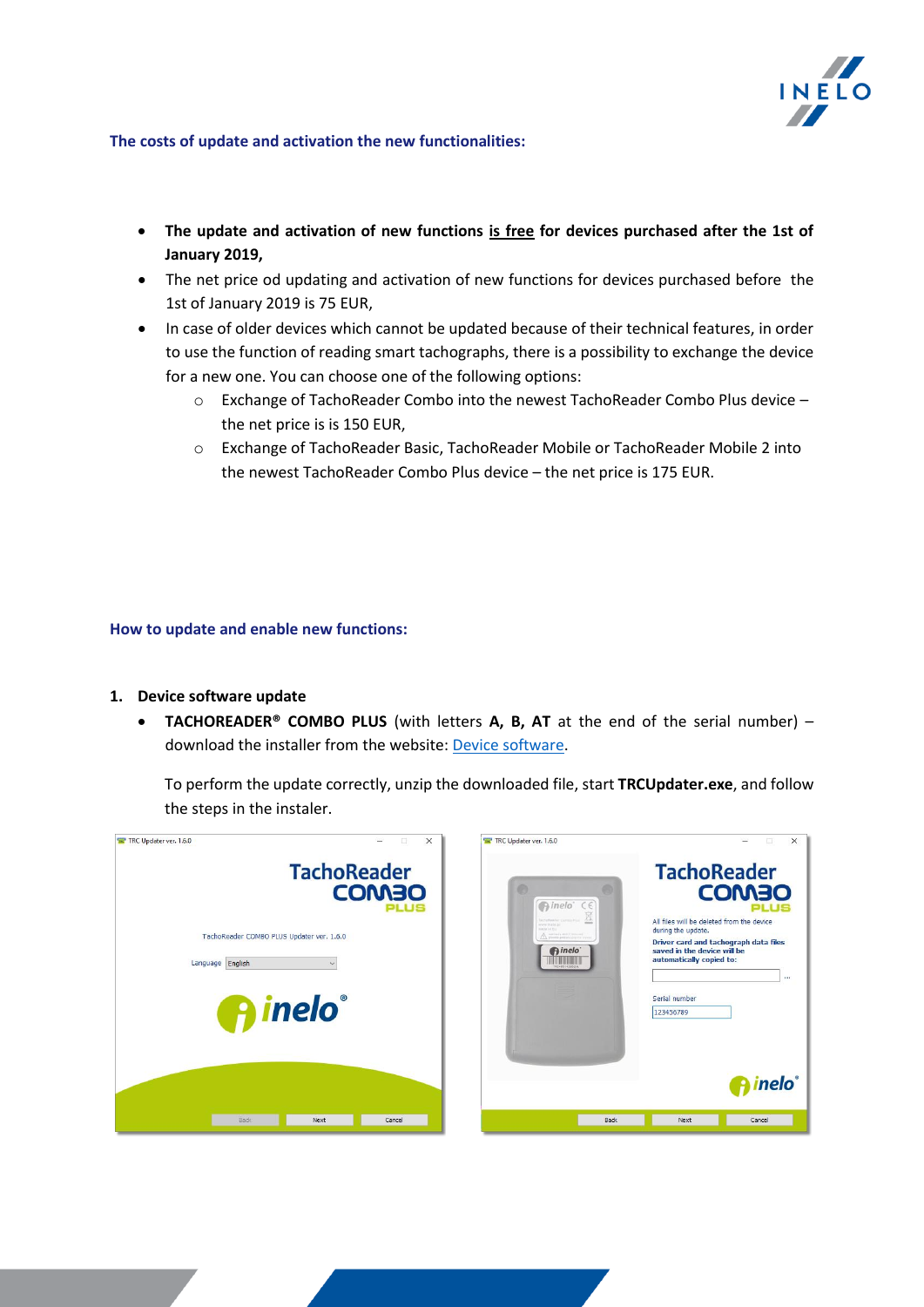

**• TACHOREADER® BASIC** – download the installer from the website: **Device software**.

To perform the update correctly, unzip the downloaded file, start **TRB\_Updater.exe**, and follow the steps in the instaler.



## **2. Obtaining the device identifier:**

• After connecting the device to the computer, it will appear as a removable disc called **PNSTACHO**. Enter the disc and run the file **TachoReaderConfigurator.exe**.

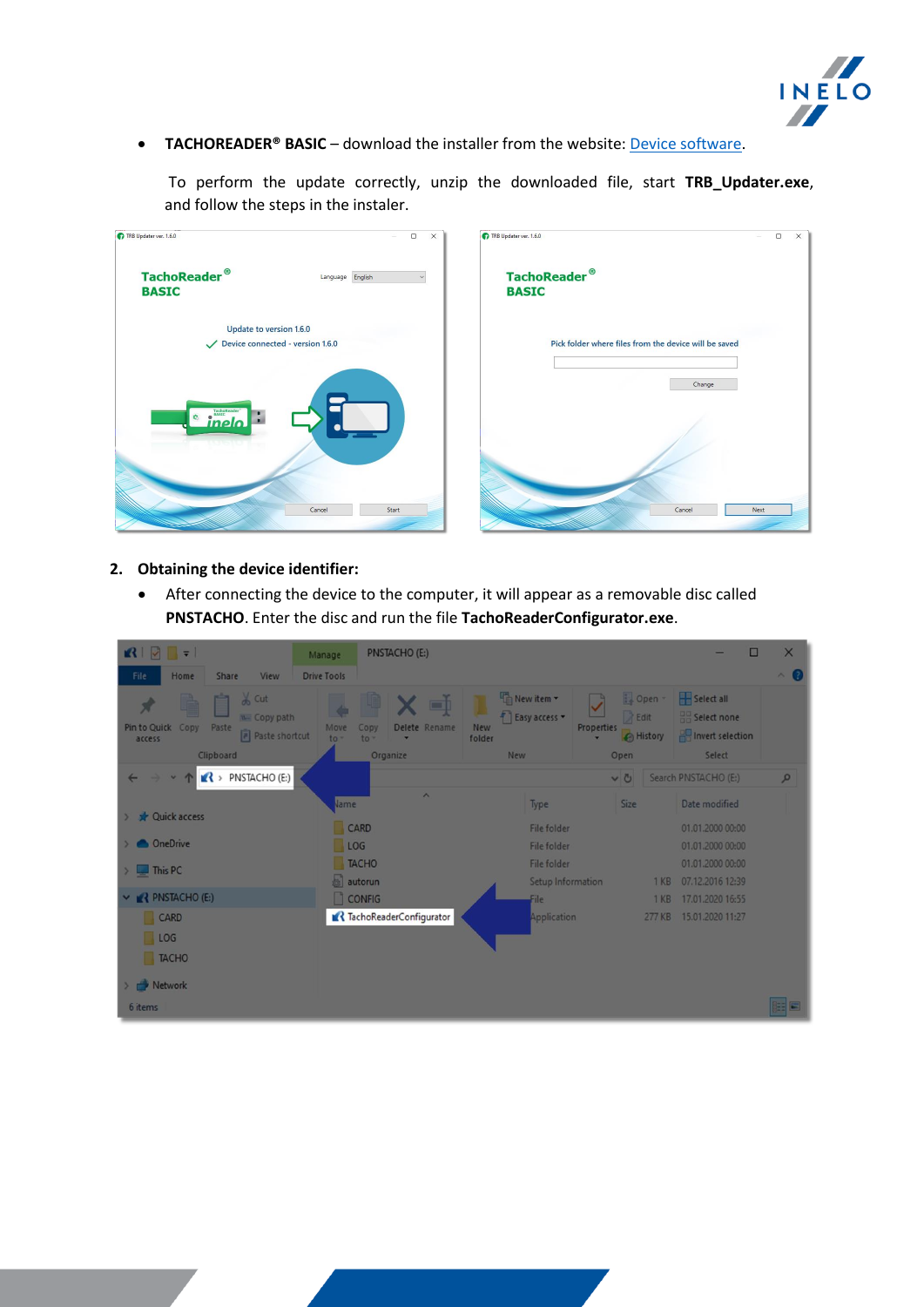

• Click **Activate** in Configurator and copy the device's serial number which is displayed on the screen:



## **3. Obtaining a code to activate new functions:**

The device identifier and the contact details must be sent to the customer service office to generate and unlock code for the new features:

## **Customer Service Office:**

## **e-mail: export@inelo.pl**

Theactivation code will be sent to the indicated e-mail address depending on the date of purchuse of the device – after verification and payment (if the device is not subject to free activation of new functions).

## **4. Activating the smarrt tachograpah service:**

The **activation code** must be entered in the device **configurator**:

• Connect the device to the computer. Enter the disc **PNSTACHO** and run the file **TachoReaderConfigurator.exe**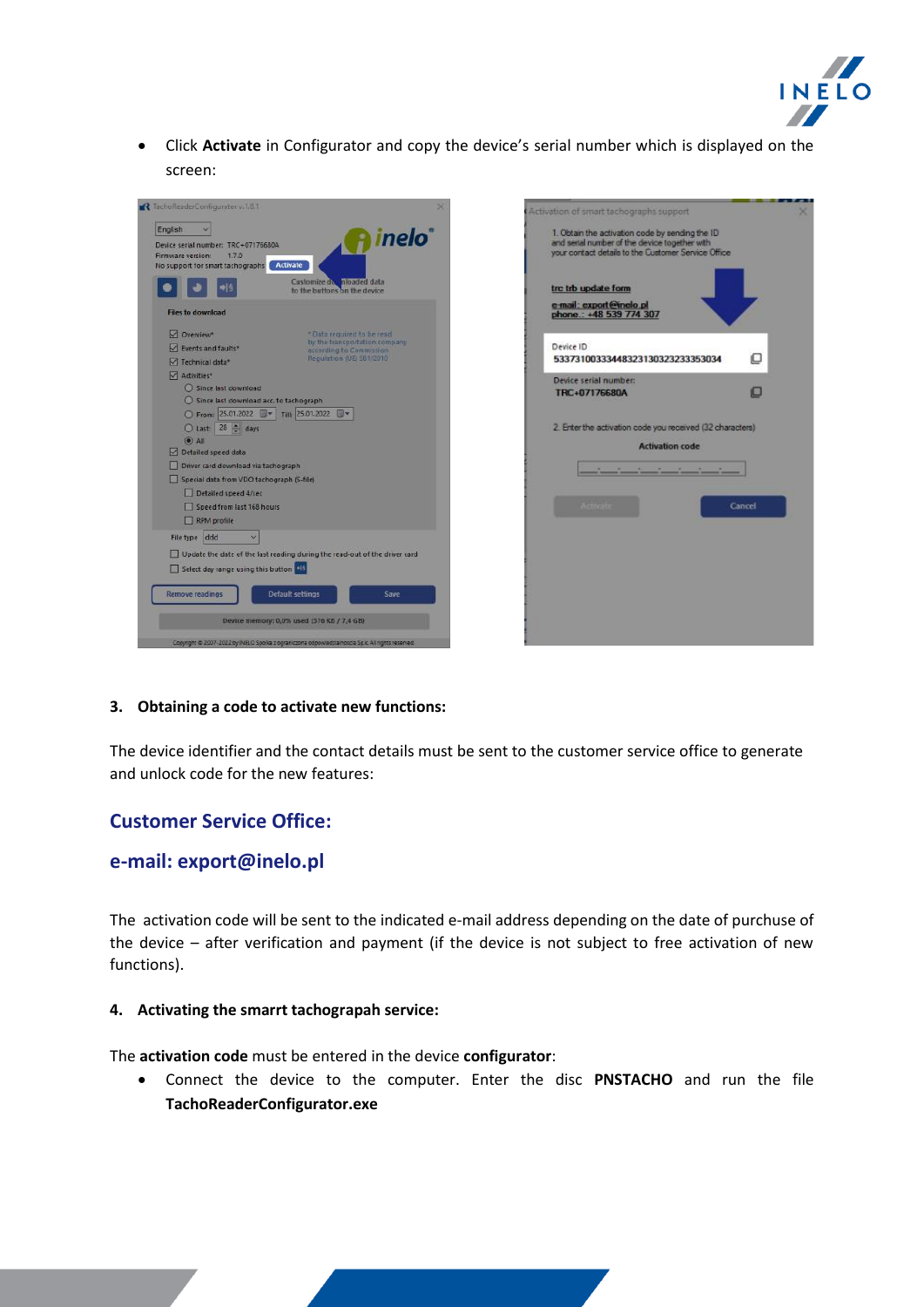

• Click **Activate** in Configurator, enter the **activation code** and click **Activate** buton:



5. **It's ready!** After reconnecting the device, Activate button will no longer be visible which means that all the functions of the smart tachograph have been activated.

| English                                                                                                                                                                            |                                                                                                                                    |
|------------------------------------------------------------------------------------------------------------------------------------------------------------------------------------|------------------------------------------------------------------------------------------------------------------------------------|
| Device serial number: TRC+07176680A<br>Firmware version:<br>1.7.0<br>Support for smart tachographs activated                                                                       | <b>A</b> inelo                                                                                                                     |
|                                                                                                                                                                                    | Custo e downloaded data<br>to the buttons on the device                                                                            |
| <b>Files to download</b>                                                                                                                                                           |                                                                                                                                    |
| Overview*<br>V Events and faults*<br>Technical data*<br>Activities*<br>Since last download<br>Since last download acc. to tachograph<br>From: 25.01.2022 <b>F</b> Tilt: 25.01.2022 | * Data required to be read<br>by the transportation company<br>according to Commission<br>Requiation (UEI 581/2010)<br><b>ISIN</b> |
| $Q$ Last: $28 \div d$ ays<br>$\Theta$ All<br>Detailed speed data<br>Driver card download via tachograph<br>Special data from VDO tachograph (S-file)                               |                                                                                                                                    |
| Detailed speed 4/sec<br>Speed from last 168 hours<br><b>RPM</b> profile                                                                                                            |                                                                                                                                    |
| ddd<br>File type<br>Select day range using this button                                                                                                                             | Update the date of the last reading during the read-out of the driver card                                                         |
| Remove readings                                                                                                                                                                    | <b>Default settings</b><br>Save                                                                                                    |
|                                                                                                                                                                                    | Device memory: 0,0% used (380 KB / 7,4 GB)                                                                                         |
|                                                                                                                                                                                    | Copyright 8 2007-2022 by INELO Spoka z ograniczona odpowiedzialnoscia Sp.k. All rights reserved.                                   |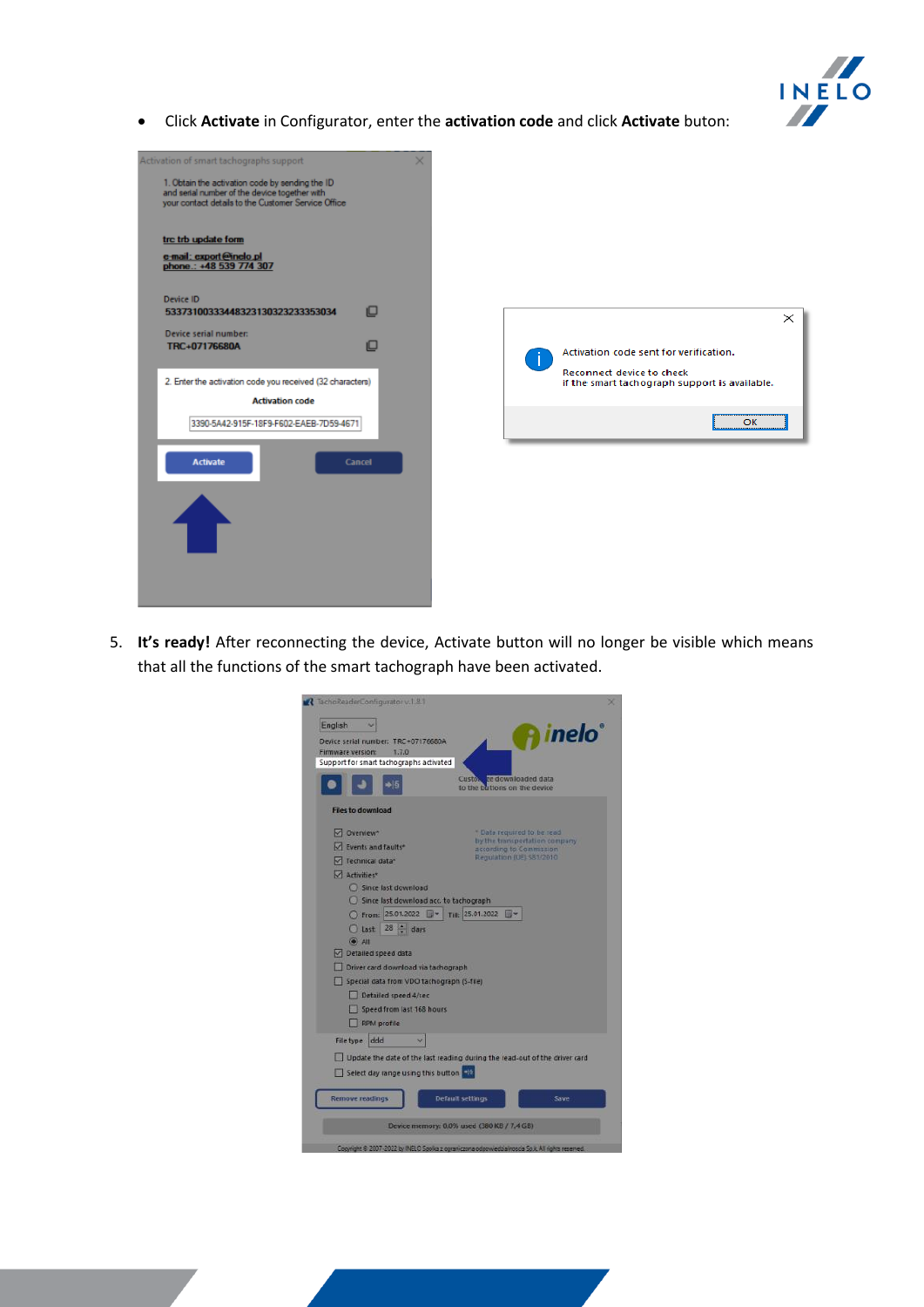

In case of technical problems during the update, please contact INELO Service Department (Open 7:00 a.m. - 5:00 p.m.; Mon-Fri):

## **Service Department**

**phone: +48 33 496 58 74**

# **e-mail: support@inelo.pl**

If you want to **exchange the device** or have the **device updated by our specialists**, fill in the update and exchange devices form (**[Update and exchange devices form](https://inelo.com/download/forms-and-drivers/)**) and send the device together with the completed form to the address:

**INELO Polska Sp. z o.o. ul. Karpacka 24/U2b, 43-300 Bielsko-Biała Poland**